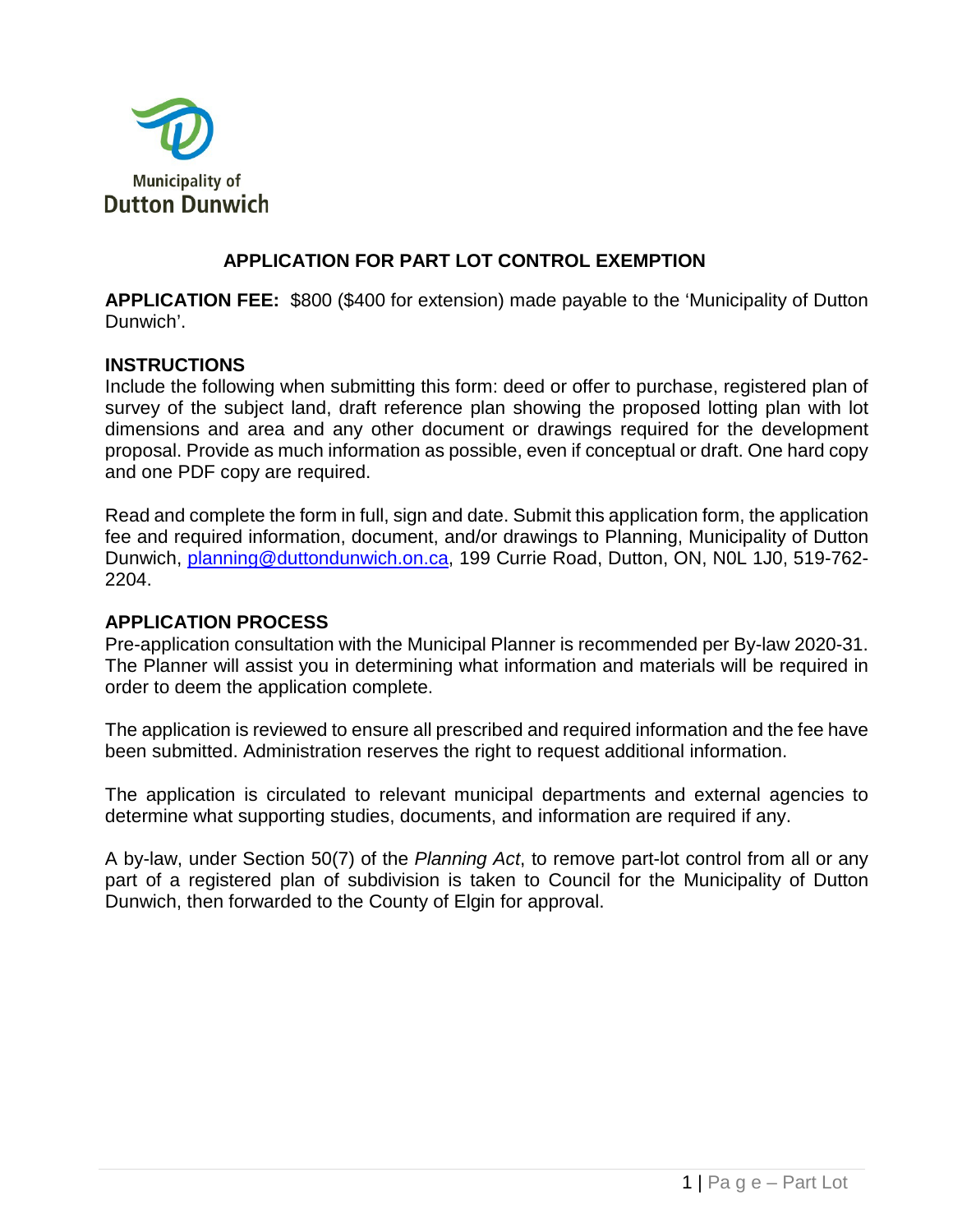# **OWNER AND APPLICANT INFORMATION**

Name and Contact Information of Owner(s):

| Name and Contact Information of Applicant(s) (if different from Owner): |             |  |  |
|-------------------------------------------------------------------------|-------------|--|--|
| Name and Contact Information of Agent:                                  |             |  |  |
|                                                                         |             |  |  |
| <b>SUBJECT LAND INFORMATION</b>                                         |             |  |  |
| <b>Municipal Address:</b>                                               |             |  |  |
| Lot:                                                                    | Concession: |  |  |
| Legal Description:                                                      |             |  |  |
| Roll Number:                                                            |             |  |  |
|                                                                         |             |  |  |
|                                                                         |             |  |  |
| Name and Address of any mortgagees, charges or other encumbrances:      |             |  |  |
| Any easements or restrictive covenants affecting the subject lands:     |             |  |  |
|                                                                         |             |  |  |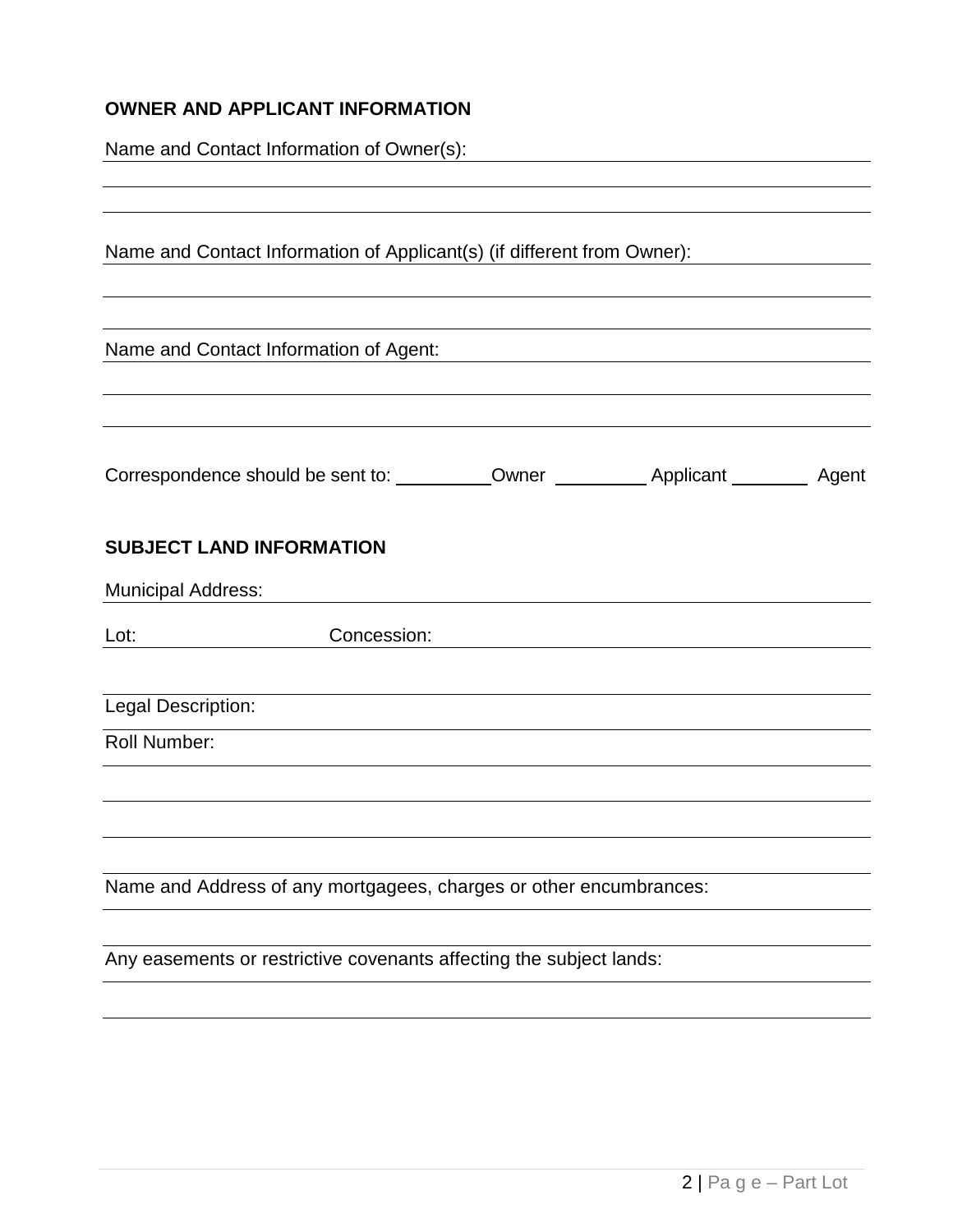| Frontage(m):                  | Depth $(m)$ : | Area (sq.m/ha): |
|-------------------------------|---------------|-----------------|
|                               |               |                 |
|                               |               |                 |
|                               |               |                 |
|                               |               |                 |
|                               |               |                 |
|                               |               |                 |
|                               |               |                 |
| Proposed Use of Subject Land: |               |                 |

### **PROPOSED DEVELOPMENT INFORMATION**

Current Official Plan Designation: Current Zoning By-law Classification:

Have the subject lands ever been subject to any of the following applications (provide file number and status):

| • Official Plan Amendment: | $Yes \_\_$             | No control of the set of the set of the set of the set of the set of the set of the set of the set of the set o                                                                                                                |
|----------------------------|------------------------|--------------------------------------------------------------------------------------------------------------------------------------------------------------------------------------------------------------------------------|
| • Zoning By-law Amendment: | <b>Yes</b>             | No control of the set of the set of the set of the set of the set of the set of the set of the set of the set o                                                                                                                |
| • Minor Variance:          | <b>Yes</b>             | No control of the set of the set of the set of the set of the set of the set of the set of the set of the set o                                                                                                                |
| • Consent/Severance:       | Yes $\_\_\_\_\_\_\_\$  | No control of the set of the set of the set of the set of the set of the set of the set of the set of the set o                                                                                                                |
| • Plan of Subdivision:     | Yes                    | No control to the North State of the North State of the North State of the North State of the North State of the North State of the North State of the North State of the North State of the North State of the North State of |
| • Site Plan Control        | Yes $\qquad \qquad \_$ | No.                                                                                                                                                                                                                            |

# **AVAILABLE SERVICES**

Water is supplied to the subject property by the following:

Publiclyownedandoperatedpipedwatersystem

Private well

Communalwell(privatelyowned/operated)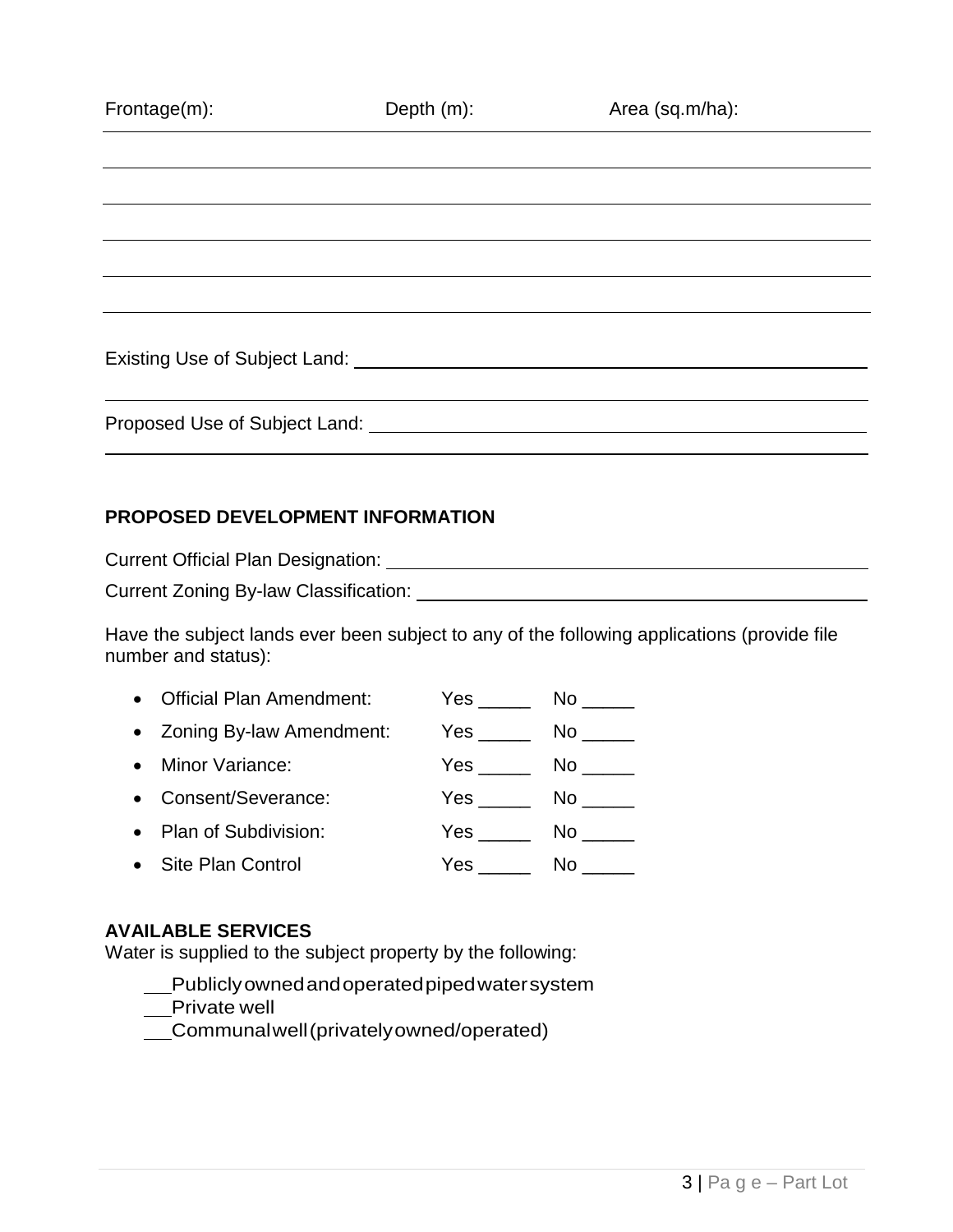Sewage disposal is provided to the subject property by the following:

- Publiclyownedandoperatedsewagedisposalsystem
- \_\_Private sewage system
- Communalsystem(privatelyowned/operated)

Other

Storm drainage is provided to the subject property by the following:

\_\_Sewers Ditches

Swales

\_\_\_Other \_\_\_\_\_\_\_\_\_\_\_\_\_\_\_\_\_\_\_\_\_\_\_\_\_\_

Access is provided to the subject property by the following:

**\_\_\_\_Provincial Highway** 

MunicipalRoad(yearlymaintenance)

MunicipalRoad(seasonalmaintenance)

County Road

Right-of-Way

**Other Communist Communist Communist Communist Communist Communist Communist Communist Communist Communist Communist Communist Communist Communist Communist Communist Communist Communist Communist Communist Communist Com** 

If access to subject land is by private road or right-of-way, please indicate the name of the owner of the land or road, who is responsible for its maintenance and whether it is seasonal or year-round.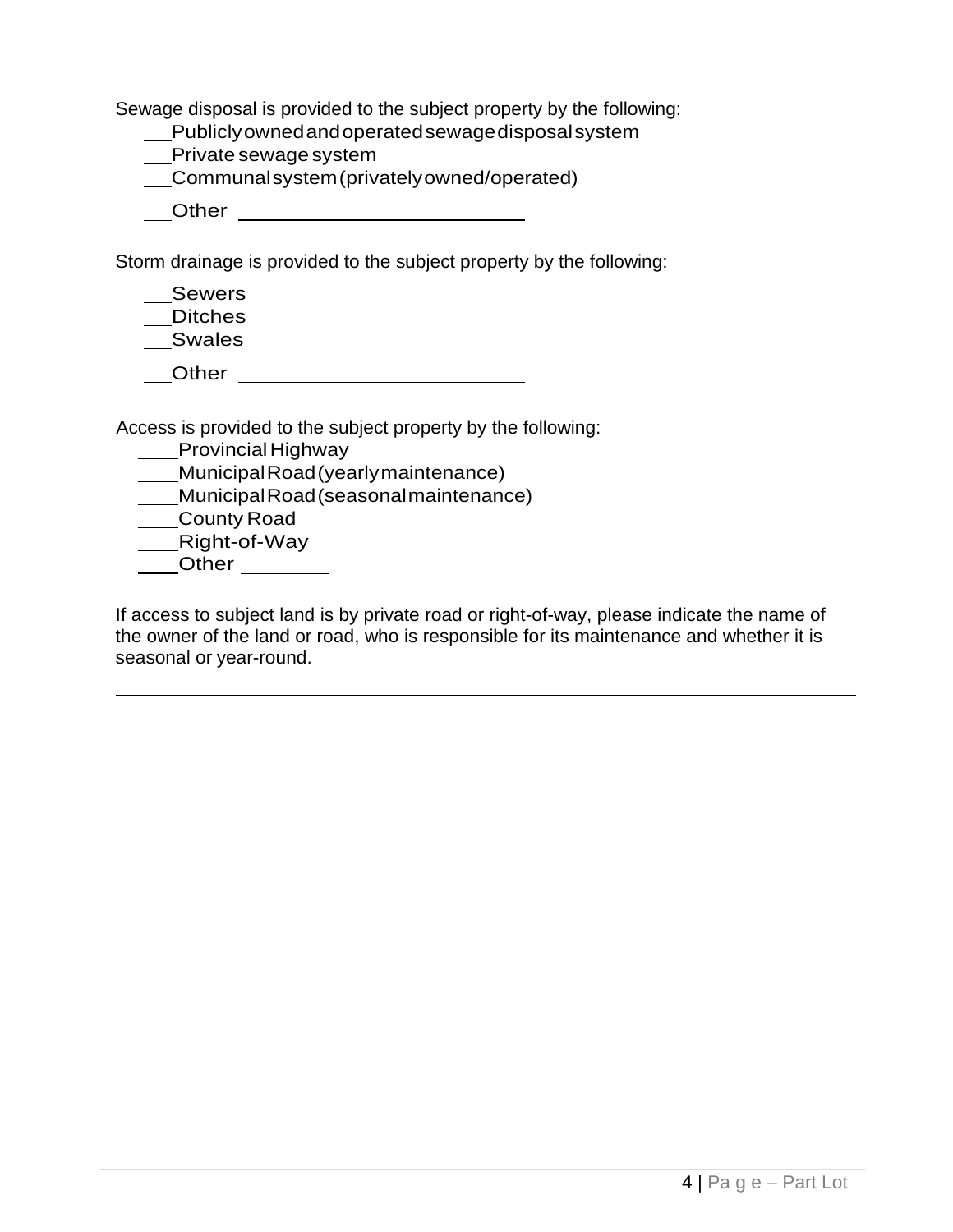## **SKETCH INSTRUCTIONS**

Attach a sketch showing, in metric units:

- 1. the boundaries, zoning matric and dimensions of the subject lands;
- 2. the location, size and type of all existing buildings or structures on the subject land, including their distance from the front lot line, rear lot line and side lines;
- 3. the approximate location of all natural and artificial features (for example, buildings, railways, roads, watercourses, drainage ditches, banks of rivers or streams, wetlands, wooded areas, wells and septic tanks) that are located on the subject land and on land that is adjacent to it, and in the applicant's opinion, may affect the application;
- 4. the current uses of all land that is adjacent to the subject land;
- 5. the location, width and name of any roads within or abutting the subject land, indicating whether it is an unopened road allowance, a public travelled road, a private road or a right of way;
- 6. if access to the subject land will be water only, the location of the parking and docking facilities to be used; and
- 7. the location and nature of any easement affecting the subject land.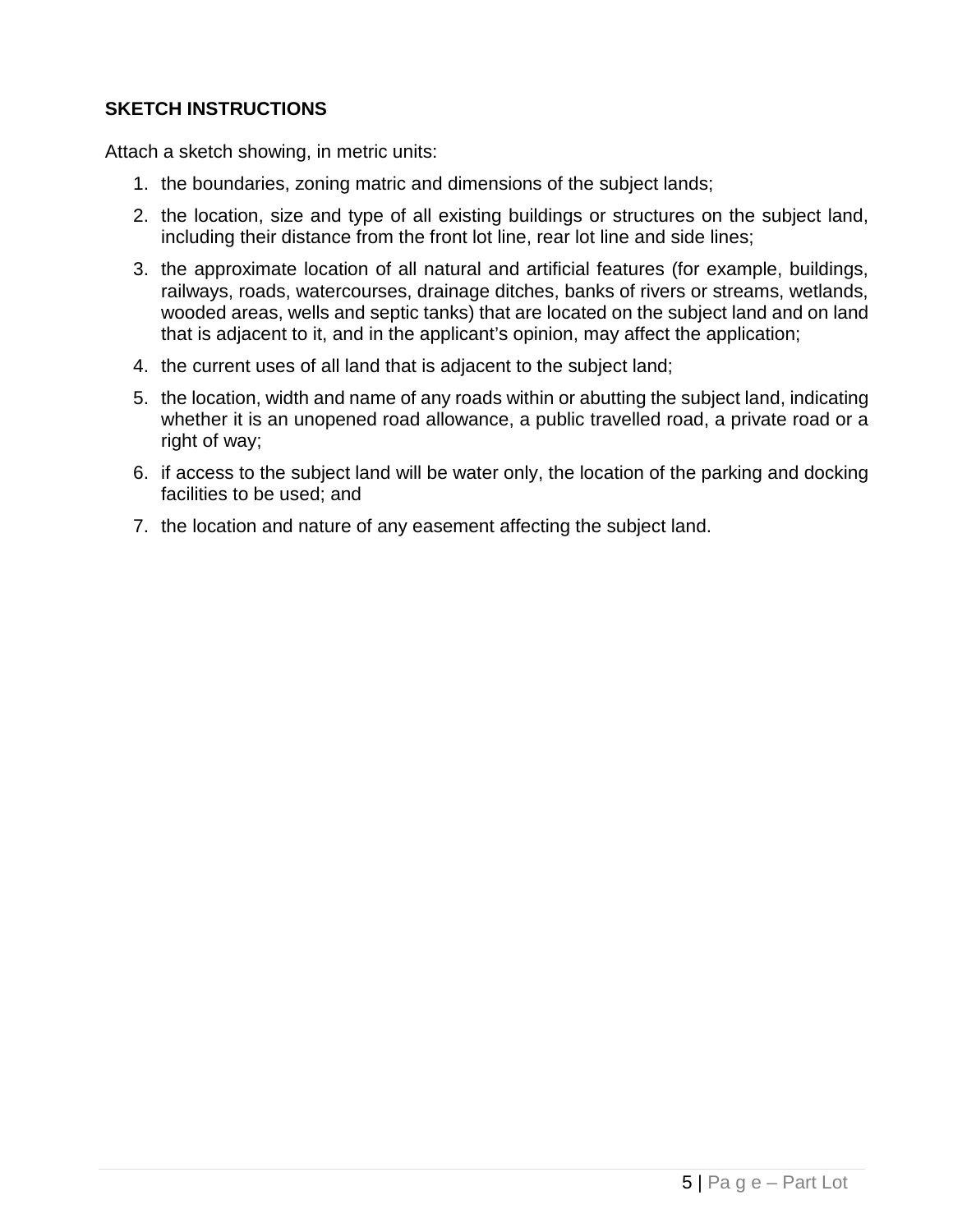### **ACKNOWLEDGEMENTS**

I/WE, , solemnly declare that all statements contained in this application are true, and I/We make this solemn declaration conscientiously believing it to be true, and knowing that it is of the same force and effect as if made under oath and by virtue of the Canada Evidence Act.

I/WE acknowledge that receipt of this application does not guarantee it to be a complete application.

I/WE hereby authorize staff of the Municipality of Dutton Dunwich to enter upon the subject lands and premises described in the application form for the purpose of evaluating the merits of this application.

I/WE shall assume responsibility for all costs related to the said application and understand and agree that the payment of said costs shall be a condition of this signed application. I/We also agree to accept all costs as rendered.

I/WE further acknowledge that pursuant to the provisions of the Planning Act and the Municipal Freedom of Information and Protection of Privacy Act, this application and all material and information provided with this application are made available to the public.

| Dated this | day of |  |
|------------|--------|--|
|------------|--------|--|

Signature of Applicant (owner or authorized agent)

**AUTHORIZATION** (complete only if Owner is not the Applicant)

I/WE, Manual Allen and Allen and Allen and Allen and Allen and Allen and Allen and Allen and Allen and Allen and Allen and Allen and Allen and Allen and Allen and Allen and Allen and Allen and Allen and Allen and Allen and

to act on my behalf regards to the above application.

| Dated this | day of |  |
|------------|--------|--|
|            |        |  |

Signature of Owner